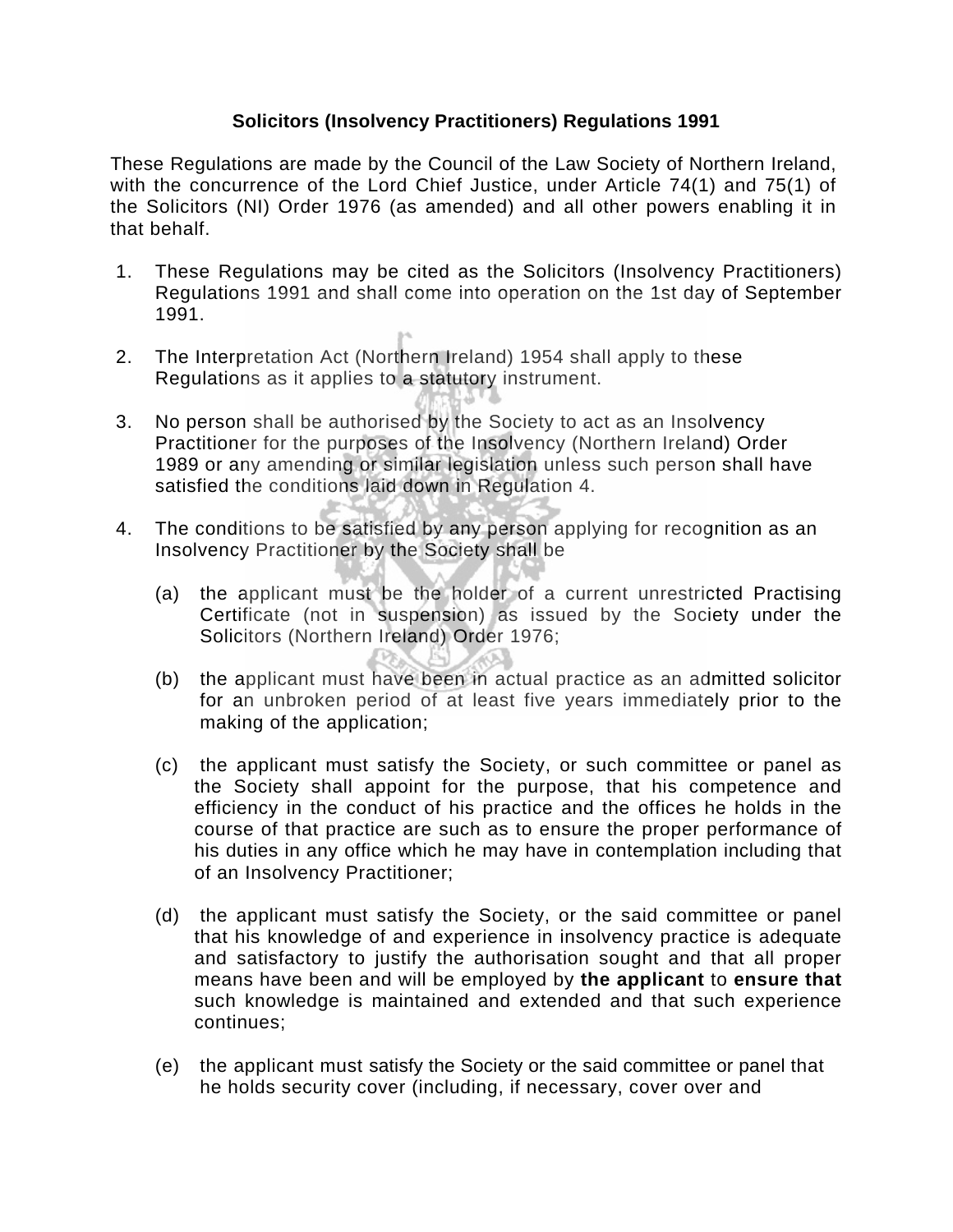above that required for the issue of a current Practising Certificate) satisfactory to the Society for the purpose of practice as an insolvency practitioner;

- (f) the applicant must establish to the satisfaction of the Society or the said committee or panel that the applicant has sat and passed any examination, whether set by the Society or otherwise, the passing of which the Society or the Department of Economic Development for Northern Ireland may declare to be a pre-condition for authorisation as an insolvency practitioner.
- 5 (a) Application by any person for authorisation to act as an Insolvency Practitioner should be made to the Registrar of solicitors in such form and in accordance with such requirements and should be accompanied by a fee of such amount as may be prescribed from time to time by the Council.
	- (b) Each form of authorisation to act as an Insolvency Practitioner which may be issued to any applicant shall remain in force until the same shall be superseded by the issue of a further form of authorisation or until the same be withdrawn by the Council for any reason provided however that in no case should such form of authorisation remain in force for a period in excess of 15 months or the maximum time prescribed whichever shall be shorter.
	- (c) Any powers granted to the Council or the Disciplinary Tribunal by statute or otherwise to suspend, modify, restrict or terminate a Practising Certificate shall apply mutatis mutandis to any form of authorisation to act as an Insolvency Practitioner.
	- (d) The Council shall, in addition to the powers mentioned in sub-paragraph (c) hereof, have the power to issue, suspend, modify, restrict or terminate any form of authorisation to act as an Insolvency Practitioner upon such conditions and in such terms as the Council may in its discretion decide.
- 5. In considering the suitability of the applicant or the extent and quality of his knowledge and experience the Society or the said committee or panel shall take into account the provisions of the Insolvency (Northern Ireland) Order 1989, any regulations made thereunder and any guidelines which may be adopted by the Council of the Society but shall not be bound by any of the same.
- 7. Any **solicitor** practising as an Insolvency Practitioner shall be subject to all regulations governing practice as a solicitor as if the same were herein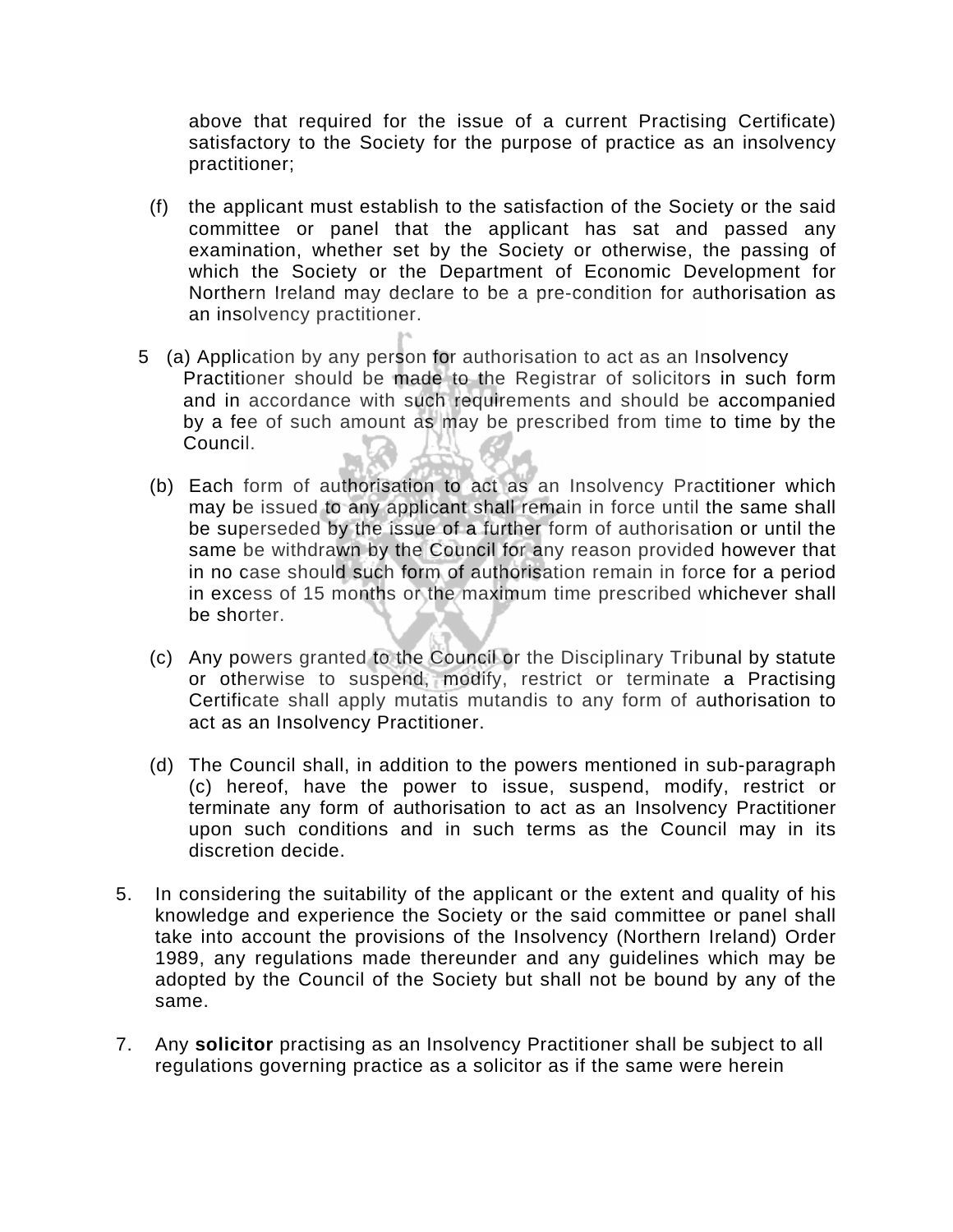set out mutatis mutandis, including, but without prejudice to the generality of the foregoing, any regulations which prohibit or limit the ability of a solicitor to act in any matter where the interests of any client conflict with those of another client or of the solicitor in person.

- 8. Where any person authorised by the Society to act as an Insolvency Practitioner opens any bank account in his capacity as such Insolvency Practitioner then such bank account shall for all purposes be treated and regarded as a client account within the meaning of the Solicitor's Accounts Regulations 1985 as amended and any money contained therein shall be regarded and treated as client's money. The provisions of the said Regulations and all other provisions, whether by way of Regulations made by the Society, or by way of statute or statutory rule, which affect the operation of clients' accounts by solicitors or the treatment of client's money shall apply equally to any person authorised by the Society to act as an Insolvency Practitioner.
- 9. Persons who have been authorised by the Society to act as Insolvency Practitioners may describe themselves in any advertising or public relations material as specialists in insolvency practice. Any regulation made by the Society in regard to advertising or public relations shall be construed accordingly.